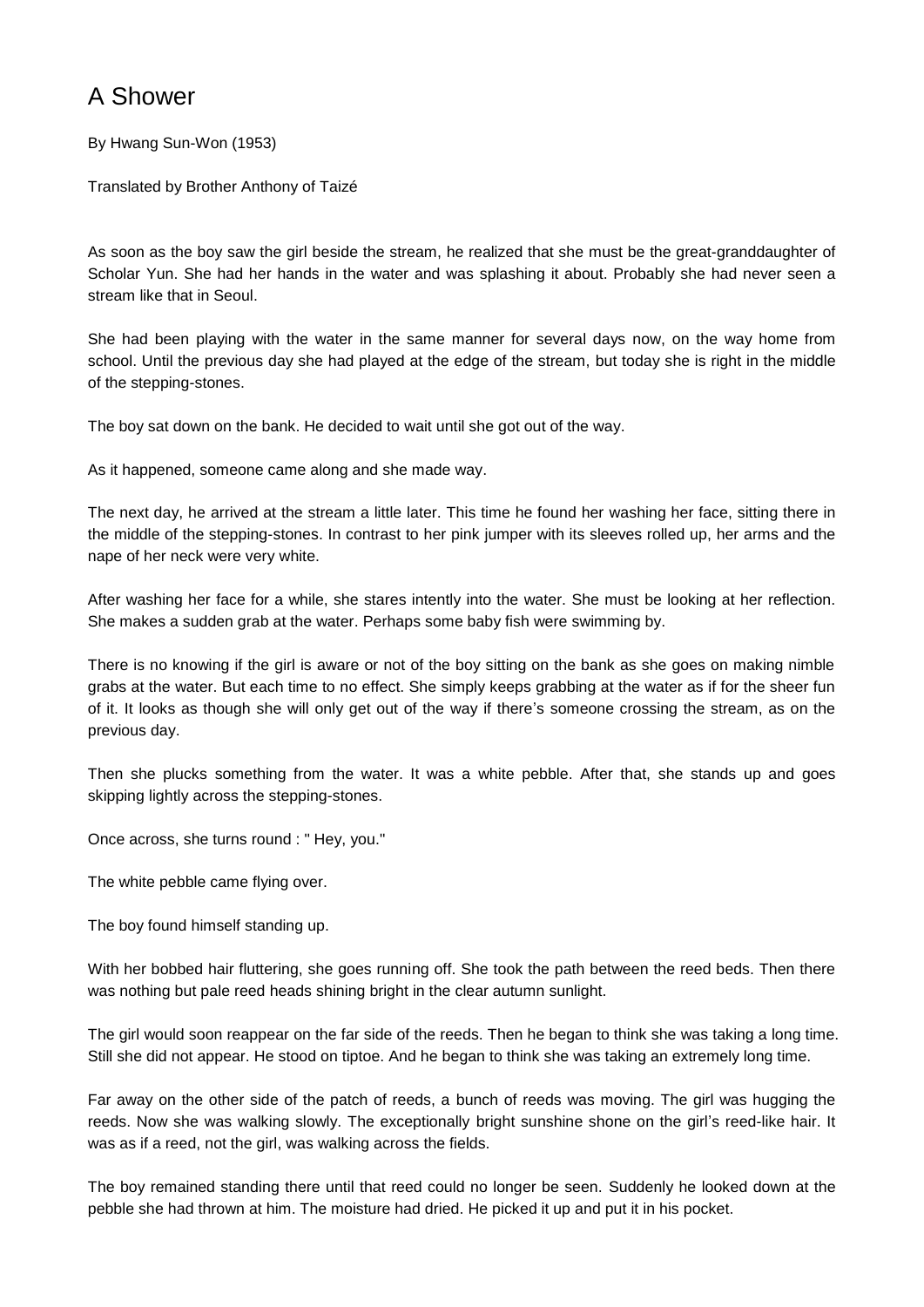Starting the next day, he came down to the stream a little later. There was no trace of her. A good thing, too.

It was strange, though. As the days without a sign of her went by, somewhere in the boy's breast a feeling was growing as if something was missing. He got into the habit of fingering the pebble in his pocket.

One day, the boy sat down in the middle of the stepping stones, just where the girl had sat playing with the water. He dipped his hand in the water. He wiped his face. He stared into the water. His darkly tanned face looked back at him. He hated it.

The boy grabbed at the face in the water with both hands. Several times he grabbed at it. Then he suddenly sprang up in surprise. Why, the girl is coming, walking in this direction!

'She was hiding, watching what I was doing.' The boy started to run. He missed his step on a stone. One foot went into the water. He ran faster.

If only there was somewhere he could hide. On this side there are no reeds. Just buckwheat fields. He had the impression the perfume from the buckwheat flowers was pricking his nostrils as never before. His head was spinning. A salty fluid seeped between his lips into his mouth. His nose was bleeding.

Blocking his bleeding nose with one hand, the boy went running on. He felt that a voice was following him, repeatedly calling out, 'Silly boy, silly boy.'

## Saturday came.

When he reached the edge of the stream, the girl, whom he had not seen for several days, was sitting beside the stream playing with the water. He started to cross the stepping stones, pretending to ignore her. A few days previously, he had simply made a fool of himself in front of the girl, so today he crossed the stepping stones cautiously, whereas before he had walked across them as if they were a highway.

## 'Hey!'

He pretended not to hear. He climbed up the bank and stopped.

'Hey, what kind of shell is this?'

Despite himlsekf, he turned round. He found himself facing the girl's clear, dark eyes. He quickly lowered his gaze to the girl's palm.

'It's a butterfly clam.'

'That's a pretty name.'

They reached the point where the path divided. From here the girl has to go three miles or so downhill, the boy two miles or so uphill.

The girl stopped and said, 'Have you ever been beyond that hill?'

She pointed beyond the end of the fields.

'Never.'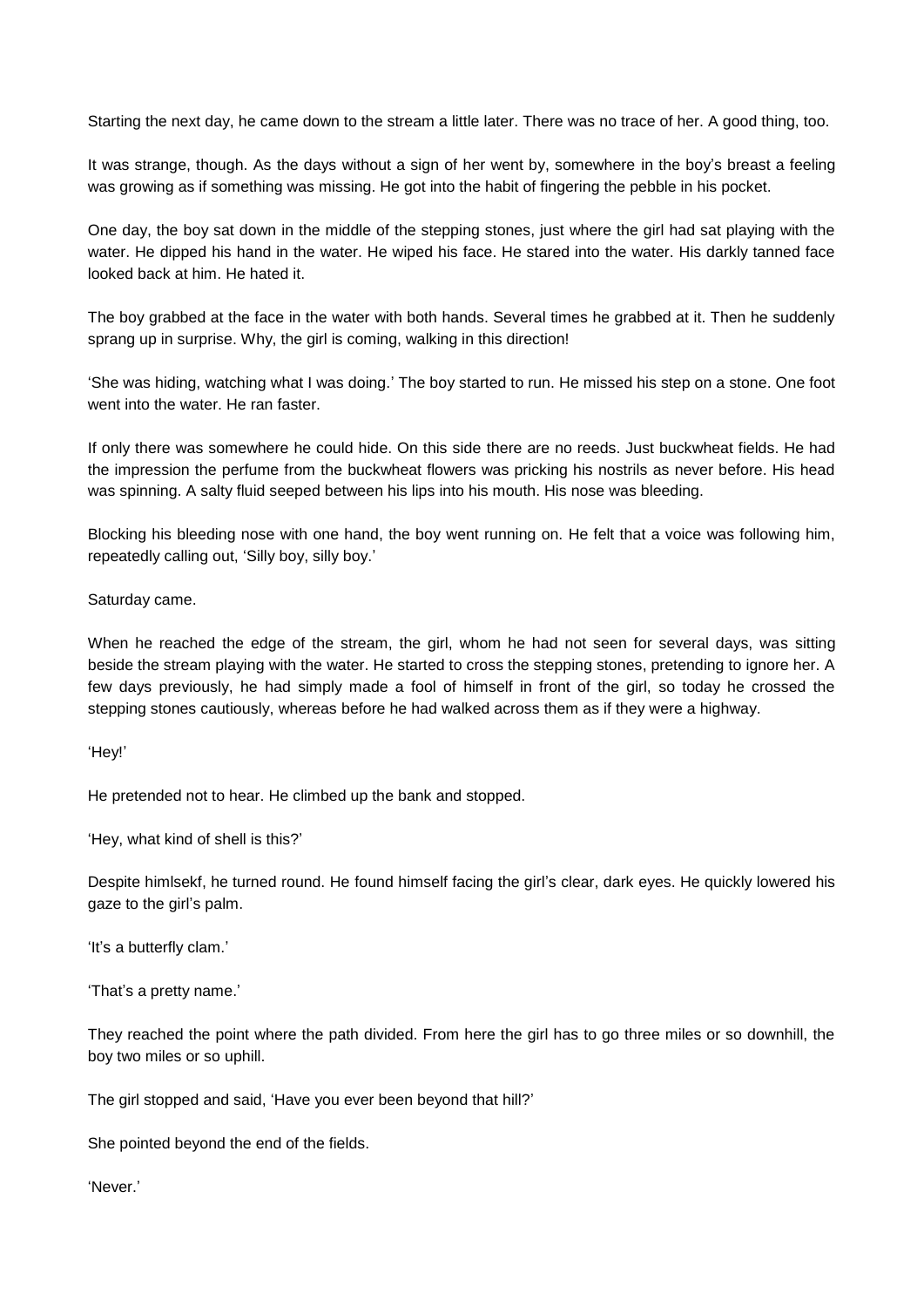'Why don't we go? Down here in the country, it's so boring I can't stand it.'

'It's a long way, anyway.'

'How far do you mean by far? Up in Seoul we used walk a long way on picnics.' The girl's eyes looked as though she was about to add, 'Silly boy! Silly boy!'

They took a path between two paddy fields. They passed close to where the autumn harvest was under way.

A scarecrow was standing there. The boy shook its straw rope. A few sparrows go flying off. The thought comes to him that he was supposed to go home early today to scare the sparrows from their main paddy field.

'This is fun!'

The girl is holding the scarecrow's rope and is tugging at it. The scarecrow sways, seems to be dancing. A light dimple appeared on the girl's left cheek.

A bit further away there is another scarecrow. The girl goes running toward it. The boy is running behind her. It's as if he's trying to forget that today he was supposed to go home early and help with the work.

He just runs on past the girl. Grasshoppers strike his face and leave it stinging. The perfectly clear azure sky of autumn starts to turn before the boy's eyes. He is dizzy. It's because that eagle up there, that eagle up there, that eagle up there is turning.

Looking behind, the girl is shaking the scarecrow he has just run past. It sways better than the other one. At the place where the rice fields ended was a ditch. The girl jumped across it first.

From there as far as the foot of the hills was all fields.

They passed the top of a field where millet stalks were stacked together.

'What's that?'

'A guard-shed.'

'Look, little yellow melons. Are they good here?'

'Sure, they're good, but water melons taste better.'

'If only I could eat one . . .'

The boy went into the field where white radishes have been sown among the remains of the melon plants and came back with two radishes he'd pulled up. They were still not fully grown. After he had twisted off and thrown aside the leaves, he handed one to the girl. Then, as if to say 'this is how you eat it,' after taking a bite at the larger end he peeled away a strip of the peel with his nails and bit into the flesh beneath.

The girl followed suit. But before even three mouthfuls, she exclaimed, 'Oh, it's peppery and it stinks,' and hurled it from her.

'It tastes awful, I can't eat mine either.'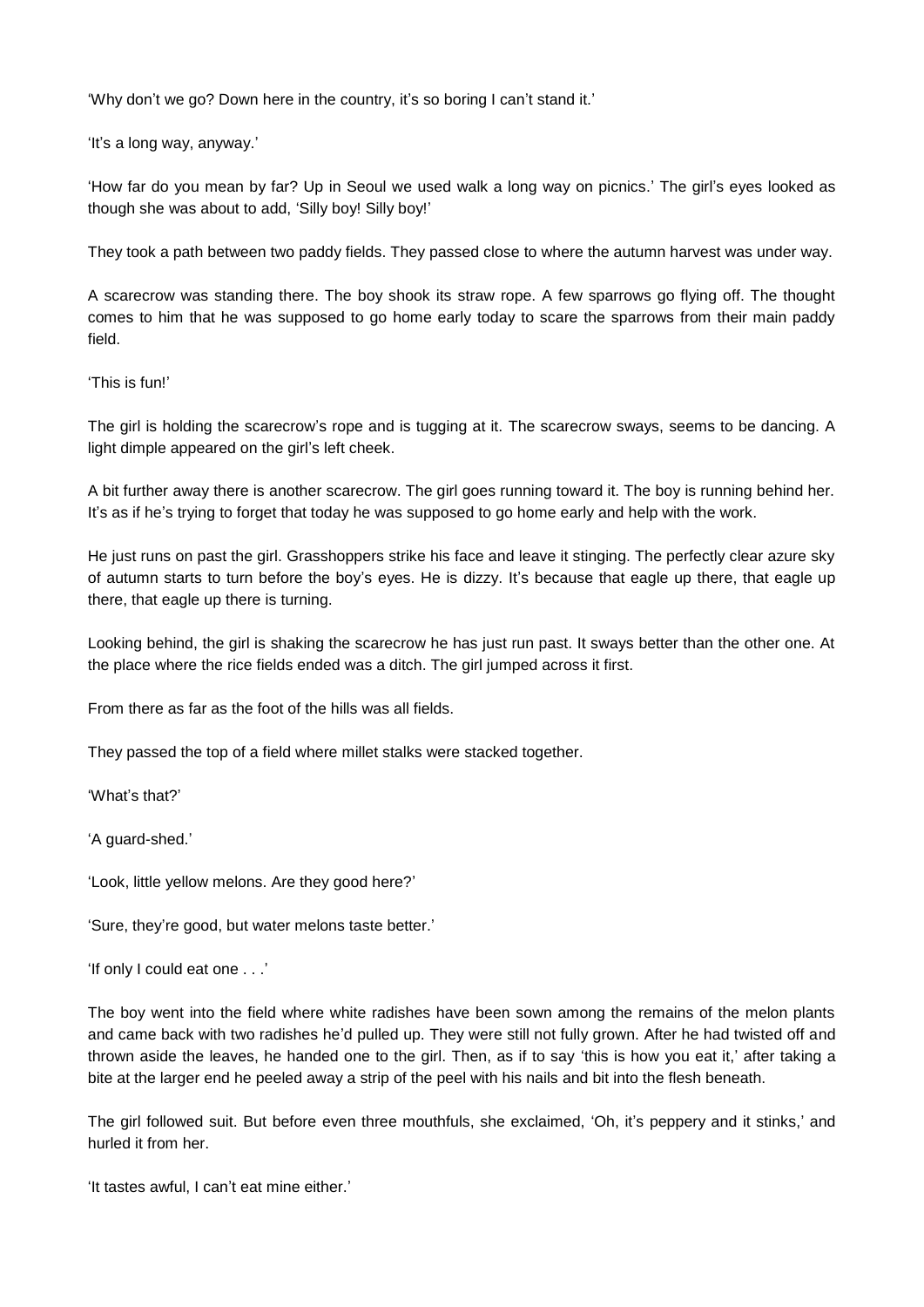The boy threw his even further.

The hills had come nearer.

Colored autumn leaves drew close, dazzling their eyes.

'Yah!'

The girl went running toward the hills. Now the boy was not running behind her any more. Instead, he was picking more flowers than the girl had gathered.

'This is wild chrysanthemum, this is bush clover, this is bellflower . . . '

'I never realized that bellflowers could be so pretty. I love purple! . . . But this flower like a sunshade, what is that?'

'That's valerian.'

The girl pretends to be holding the valerian like a parasol. At the same time, the delicate dimple appears in her slightly flushed face.

Again the boy picked a handful of flower for her. He selects only fresh flowers to give her.

But the girl says: 'Don't throw even one of them away.'

They climbed up by way of the ridge.

On the slopes of the valley opposite, a few thatched cottages were grouped companionably.

Neither said anything, but they sat down side by side straddling a rock. All around them seemed exceptionally quiet. The hot autumn sunshine was spreading the fragrance of grass drying, that was all.

'What kind of flower is that?'

On a rather steep incline, the last flowers of the season were blooming on a tangled arrowroot creeper.

'It looks just like wisteria. There was a big wisteria in our school up in Seoul. Seeing those flowers makes me think of the friends I used to play with underneath it.'

The girl stands up quietly and heads for the slope. She seizes a creeper where there are many flowers blooming and starts to tug at it. It does not snap easily. Making more of an effort, she ends up slipping. She grabbed hold of an arrowroot vine.

The boy, alarmed, came running over. The girl held out a hand. As he was pulling her up by the hand, the boy regretfully thinks that he should have picked it for her. Drops of blood were seeping from the girl's right knee. Automatically the boy applied his lips to the scratch and began to suck. Then, struck by some thought, he rose and went running a little way off.

Returning a moment later, out of breath, the boy said: 'If you spread this over it, it'll get better.'

After he had spread pine resin over the scratch, he went running to the place where the arrowroot vines were and bit off with his teeth several that had a lot of flowers; these he brought back up to her. Then he said: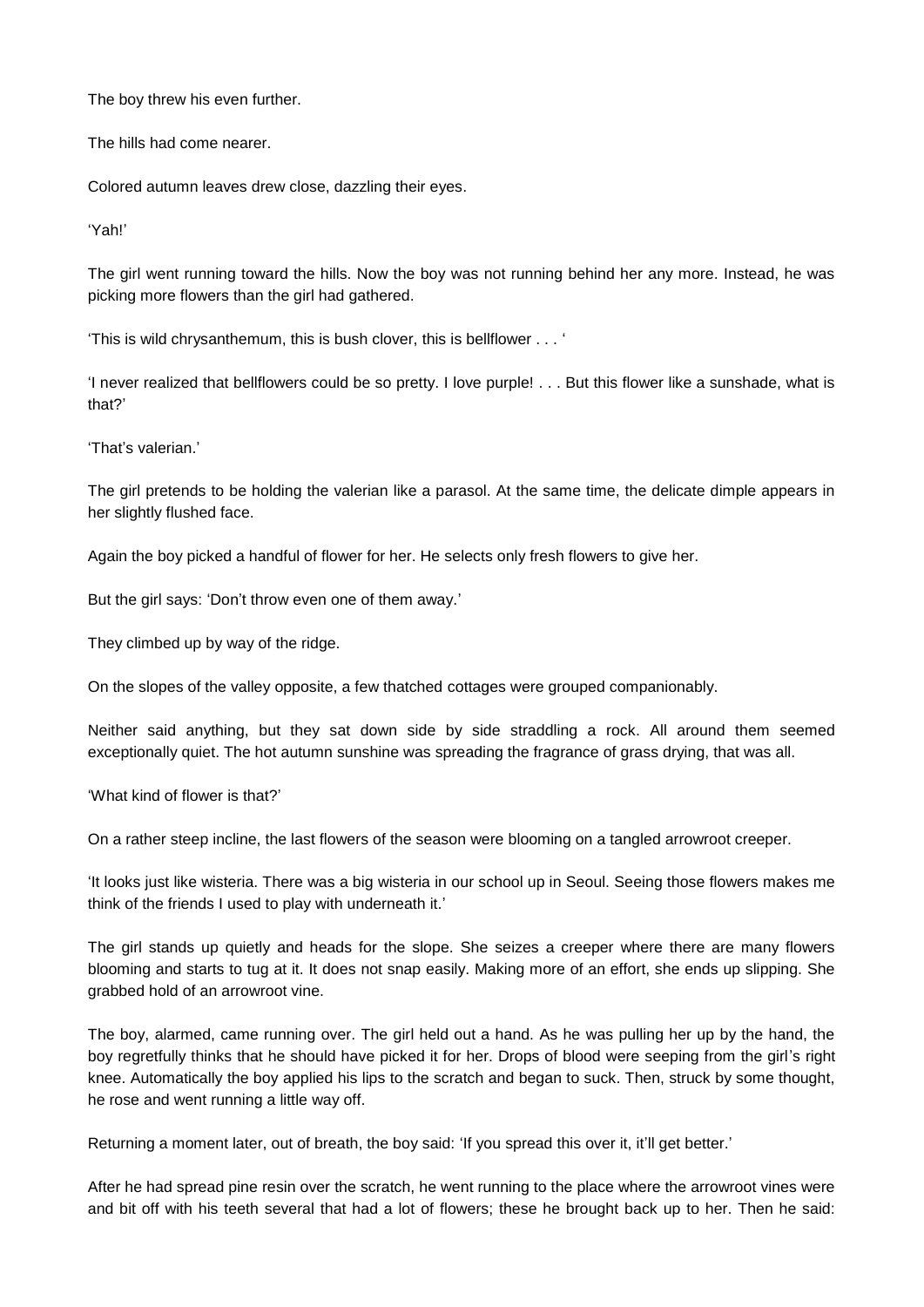'There's a calf over there. Come on.'

It was a yellowish calf. It had not yet had its nose pierced with a ring.

The boy seized the bridle tightly, pretended to scratch its back and mounted it with a bound. The calf bucks and begins to turn in circles.

The girl's pale face, pink jumper, indigo skirt, together with the flowers she is holding all turn into a blur. It all looks like a great bunch of flowers. He feels dizzy. But he's not going to get off. He was proud. Here was something the girl could never imitate, that only he could do.

'What do you think you're doing?'

A farmer was coming up through the high pampas grass.

He leaped off the calf's back. He expects to be scolded – 'Suppose you hurt the calf's back by riding it, what then?'

But the long-bearded farmer merely glanced once toward the girl, grabbed the calf by the halter, and said, 'You'd best get home fast. It looks as though a shower's coming up.'

Indeed, a dark cloud is rising over their heads. They suddenly find themselves surrounded on all sides by noises. The wind blows past with a rustling sound. In a flash everything around them turned dark purple. As they make their way downhill, raindrops can be heard striking the oak leaves. Big raindrops. The napes of their necks felt cool. Then in an instant a curtain of rain bars the way ahead. Through the rain, they could see a shack standing in a field. They would have to go and shelter there. But the pillars were all aslant and the roofing was in tatters. He helped the girl up, pointing out a spot where the roof was leaking less.

Her lips had gone blue. Her shoulders kept trembling.

He took off his cotton jacket and wrapped it round the girl's shoulders. She raised her eyes and simply looked at him; she remained silent, letting him do as he wished. Next, he drew from the bunch of flowers she had been hugging those with broken stems or crushed flowers and strewed them under her feet. Rain soon began to drip onto the spot where she was standing. They could not shelter there any longer.

After looking outside, the boy went running toward the millet field, as if struck by a thought. He pushed apart one of the stacks formed by leaning the millet stalks together upright, then carried over another stack and added it to the first. Then he parted the stalks again, before waving her to come over.

The rain did not penetrate inside the stack of millet. But he felt sorry it was such a dark and very narrow space. The boy sat beside the stack and let the rain soak him. Steam rose from his shoulders.

The girl told him, in a kind of whisper, that he should come and sit inside. I'm alright, he replied. Again, the girl told him to come and sit inside. He had no choice but to enter backwards. As he did so, he crushed the flowers the girl was still holding. But the girl thought it did not matter. The stench from the boy's wet body filled her nostrils. But she did not turn her head aside. Rather, she felt that the trembling in her body was diminishing on account of the warmth of the boy's body.

Abruptly the noise on the millet leaves stopped. It was clearing up outside.

They emerged from among the millet stalks. Not far in front of them sunlight was already shining down dazzlingly. Arriving at the ditch, they found a great flood of water filling it. In the sunlight it shone red, a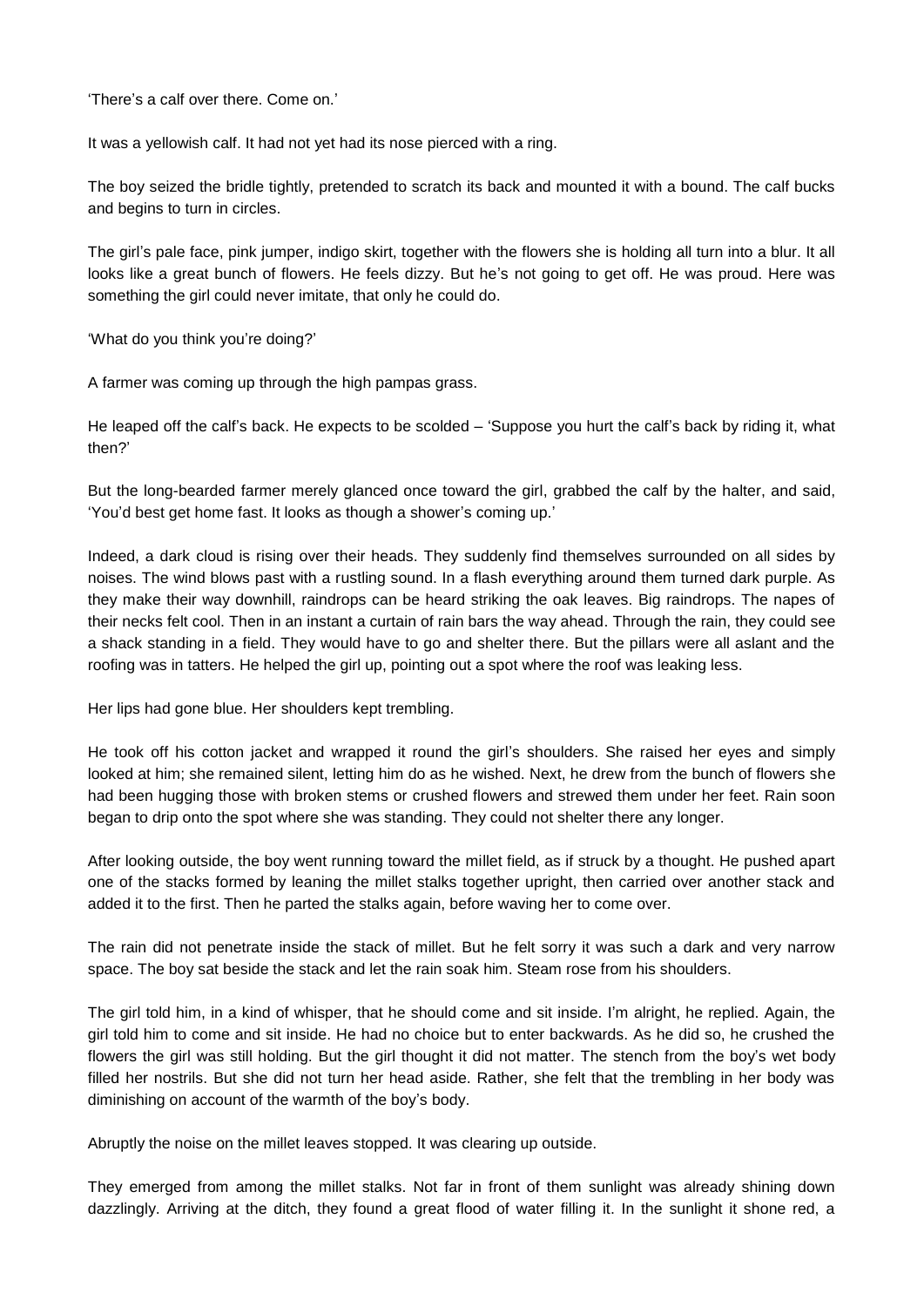muddy torrent. They could not jump across it.

The boy turned his back to her. The girl obediently let him carry her. The water rose as far as the boy's rolled-up breeches.

The girl cried out, and clasped the boy's neck.

Before they reached the stream, the autumn sky had cleared and soon it was completely blue, cloudless, as if nothing had ever happened.

After that there was no sign of the girl. Every day he ran to the stream to look, but she was not to be seen. At break-time in school he used to search the playground. He even stole a secret glance into the 5th-grade girls' classroom. But she was not to be seen.

That day too the boy came out to the stream side, rubbing the white pebble in his pocket. Lo and behold, if the girl was not sitting there on the bank of the stream!

The boy felt his heart begin to race.

'I was sick all this while.'

Certainly, the girl's face had grown paler.

'Wasn't it because you got wet that day, in the shower?'

The girl nodded silently.

'Are you better now?'

'Not yet . . .'

'Then you ought to be lying down.'

'It was too boring so I came out. . . . You know, it was fun, that day . . . only, somewhere that day this got stained and it won't come out.'

She looked down at the front of the pink jumper. It was stained with what looked like dark red mud.

The girl silently displayed her dimple, as she asked, 'What kind of stain could it be?'

The boy was simply staring at the front of the jumper.

'You know, I've figured it out. That day, when we crossed the ditch, I rode on your back, didn't I? This stain came off your back then.'

The boy felt his face flush. At the parting of the ways, the girl added: 'Here, we picked the jujubes up at our house this morning . . . . for the ancestral rites tomorrow . . .' She offers him a handful of jujubes. The boy hesitates.

'Taste one. My great-grandfather planted the tree, he says. They're very sweet.' The boy held out his hands cupped together, saying: 'Why, they're really big!'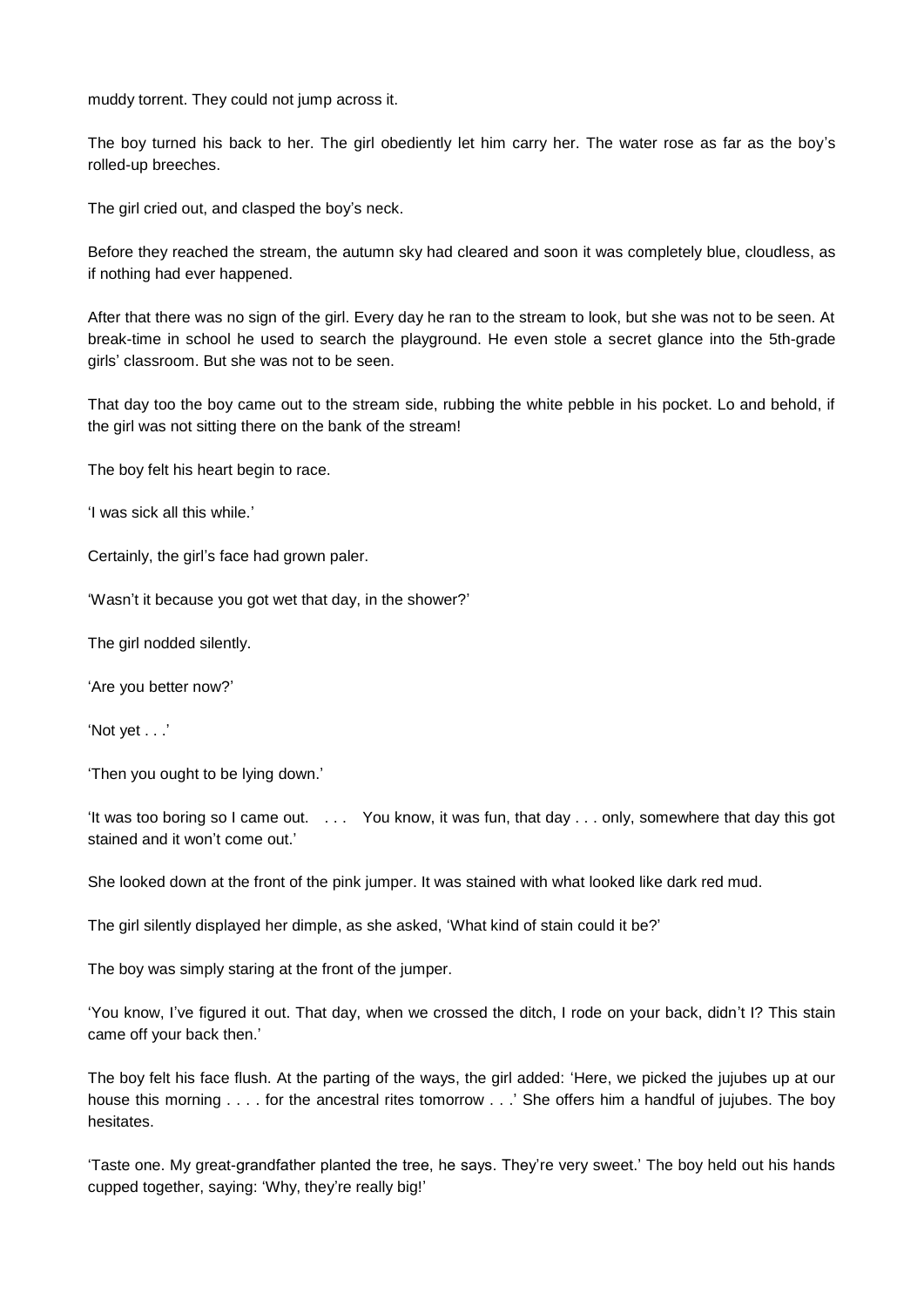"Then this time, after the ancestral rites, there's something more. We're vacating the house.' Before the girl's folk had moved down here, the boy had already heard his parents talking; he knew how Scholar Yun's grandson's business in Seoul had failed, so that he had to return home. It looked as though their family house was going to pass into other hands now.

'For some reason, I hate the thought of moving out now. It's the parents' decision, of course, so there's nothing I can do . . .' For the first time, a sorrowful look came into the girl's dark eyes.

On his way home after parting from the girl, the boy found himself repeating countless times to himself, 'The girl is moving house.' It was not something that made him feel particularly regretful or sorrowful. However, the boy was unaware of the sweetness of the jujube he was chewing.

That evening, the boy went in secret to old Deoksoi's walnut orchard.

He climbed the tree he had singled out during the day. Then he began to beat at the branch he had singled out with a pole. The sound of falling walnuts was strangely loud. His heart froze. But the next moment he was wielding the pole with unsuspected vigor: You big nuts, lots of you, come on, fall down, lots of you, fall.

On the way back, he kept to the shadows cast by the nearly full moon. In two days' time it would be the autumn full moon. It was the first time he felt grateful for shadows.

He stroked his swollen pocket. He did not care a bit about the saying that peeling walnuts with bare hands often brings up a rash. All he could think was that he must quickly give the girl a taste of these walnuts from old Deoksoi's trees, the finest in the whole neighborhood.

At that moment an alarming thought struck him. He had failed to tell the girl that once she was better, before they moved away, he wanted her to come out one last time to the streamside. You fool! You fool!

The next day, on returning home from school he found his father dressed in his best clothes, holding a chicken.

He asked where he was going.

Without bothering to reply, his father weighed up the chicken he was holding: 'Will one this size do?'

His mother handed him a mesh bag: 'It's already been clucking and looking for a place to lay for several days. It may not look very big, it must be fat.' This time the boy tried asking his mother where his father was going.

'Why, he's off to the house of Scholar Yun over in the valley by the old school. He can use it for their offerings . . .' 'Then he should take a really big one. That speckled rooster . . .' At those words his father laughed out loud and said, 'Hey, there's flesh enough on this one.'

The boy felt abashed for no real reason, so he threw his school books down, went across to the stable and gave the cow a good slap on the back as if he were killing a blowfly.

The water in the stream matured daily.

The boy went up to the parting of the ways and turned downhill. The village round the old school looked very near beneath the clear blue sky.

His parents had said that the girl's family was moving to Yangpyong the next day. There, they were going to